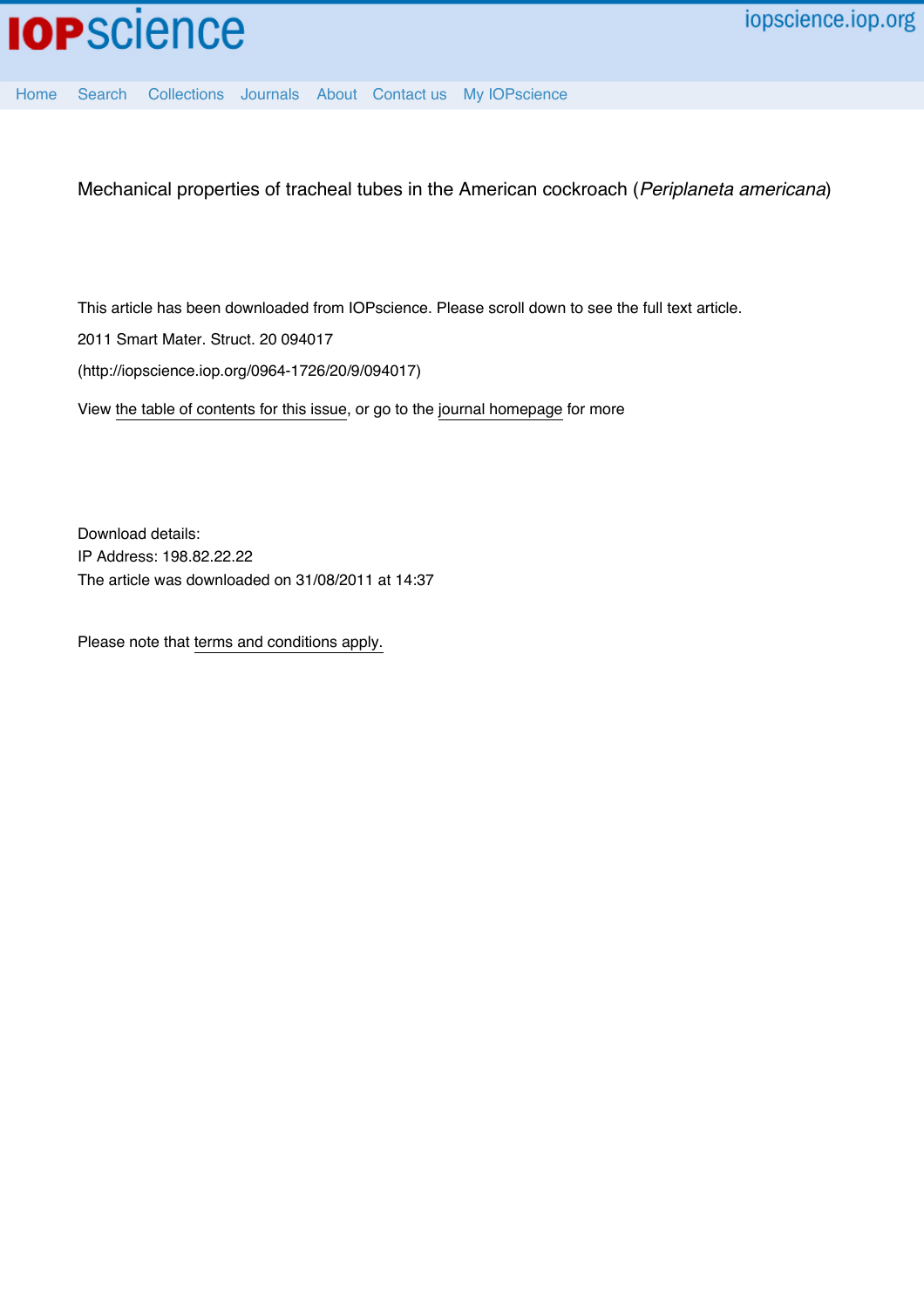Smart Mater. Struct. **20** (2011) 094017 (7pp) [doi:10.1088/0964-1726/20/9/094017](http://dx.doi.org/10.1088/0964-1726/20/9/094017)

# **Mechanical properties of tracheal tubes in the American cockroach (***Periplaneta americana***)**

## **Matthew R Webster**<sup>1</sup>,<sup>4</sup> **, Raffaella De Vita**<sup>1</sup>**, Jeffrey N Twigg**<sup>2</sup> **and John J Socha**<sup>3</sup>

<sup>1</sup> Mechanics of Soft Biological Systems Laboratory, Department of Engineering Science and Mechanics, Virginia Tech, Blacksburg, VA 24061, USA

<sup>2</sup> Army Research Laboratory, 2800 Powder Mill Road, Adelphi, MD 20783, USA

<sup>3</sup> Department of Engineering Science and Mechanics, Virginia Tech, Blacksburg, VA 24061, **USA** 

E-mail: [mwbstr@vt.edu,](mailto:mwbstr@vt.edu) [devita@vt.edu,](mailto:devita@vt.edu) [jeffrey.n.twigg@us.army.mil](mailto:jeffrey.n.twigg@us.army.mil) and [jjsocha@vt.edu](mailto:jjsocha@vt.edu)

Received 28 January 2011, in final form 6 May 2011 Published 30 August 2011 Online at [stacks.iop.org/SMS/20/094017](http://stacks.iop.org/SMS/20/094017)

#### **Abstract**

Insects breathe using an extensive network of flexible air-filled tubes. In some species, the rapid collapse and reinflation of these tubes is used to drive convective airflow, a system that may have bio-inspired engineering applications. The mechanical behavior of these tracheal tubes is critical to understanding how they function in this deformation process. Here, we performed quasi-static tensile tests on ring sections of the main thoracic tracheal trunks from the American cockroach (*Periplaneta americana*) to determine the tracheal mechanical properties in the radial direction. The experimental findings indicate that the stress–strain relationships of these tracheal tubes exhibit some nonlinearities. The elastic modulus of the linear region of the stress–strain curves tubes was found to be  $1660 \pm 512$  MPa. The ultimate tensile strength, ultimate strain and toughness were found to be  $23.7 \pm 7.33$  MPa,  $2.0 \pm 0.7\%$  and  $0.207 \pm 0.153$  MJ m<sup>-3</sup>, respectively. This study is the first experimental quantification of insect tracheal tissue, and represents a necessary step toward understanding the mechanical role of tracheal tubes in insect respiration.

(Some figures in this article are in colour only in the electronic version)

### **1. Introduction**

Insects are capable of physiological feats unmatched by engineered systems. In flight, insects such as dragonflies are capable of flying forward, backward, upward, downward, and side-to-side [\[20\]](#page-7-0). The principles governing their performance have fascinated engineers and inspired the development of novel micro air vehicles [\[4,](#page-7-1) [23\]](#page-7-2), but insects remain far superior in maneuverability, control, and power consumption. The range of behaviors worthy of engineering inspiration from insects is also apparent in the unique defensive mechanisms of some species [\[6\]](#page-7-3). For example, the bombardier beetles are able to fire a noxious, boiling hot mix of chemicals to blast

their predators. The process by which these beetles produce and expel these chemicals has inspired the design of new spray technologies used in car engines, fire extinguishers, and drug delivery devices [\[12\]](#page-7-4). The intelligent control systems of cockroaches in locomotion on rough terrain have been long appreciated and applied to hexapod robots [\[2,](#page-7-5) [1\]](#page-7-6). Despite such research and application, many aspects of insect biology remain unexplored as a source of inspiration.

One such physiological system that has received little attention from engineers is the insect respiratory system. Insects are capable of massive modulations of metabolic rate [\[3\]](#page-7-7), which can be more than an order of magnitude higher than those seen in vertebrate animals. An important component of this performance is the design of the tracheal system, which supports both diffusion- and convective-based gas transport. This respiratory system consists of a network of air-filled

The authors are listed in the order of importance of their individual contributions to the work.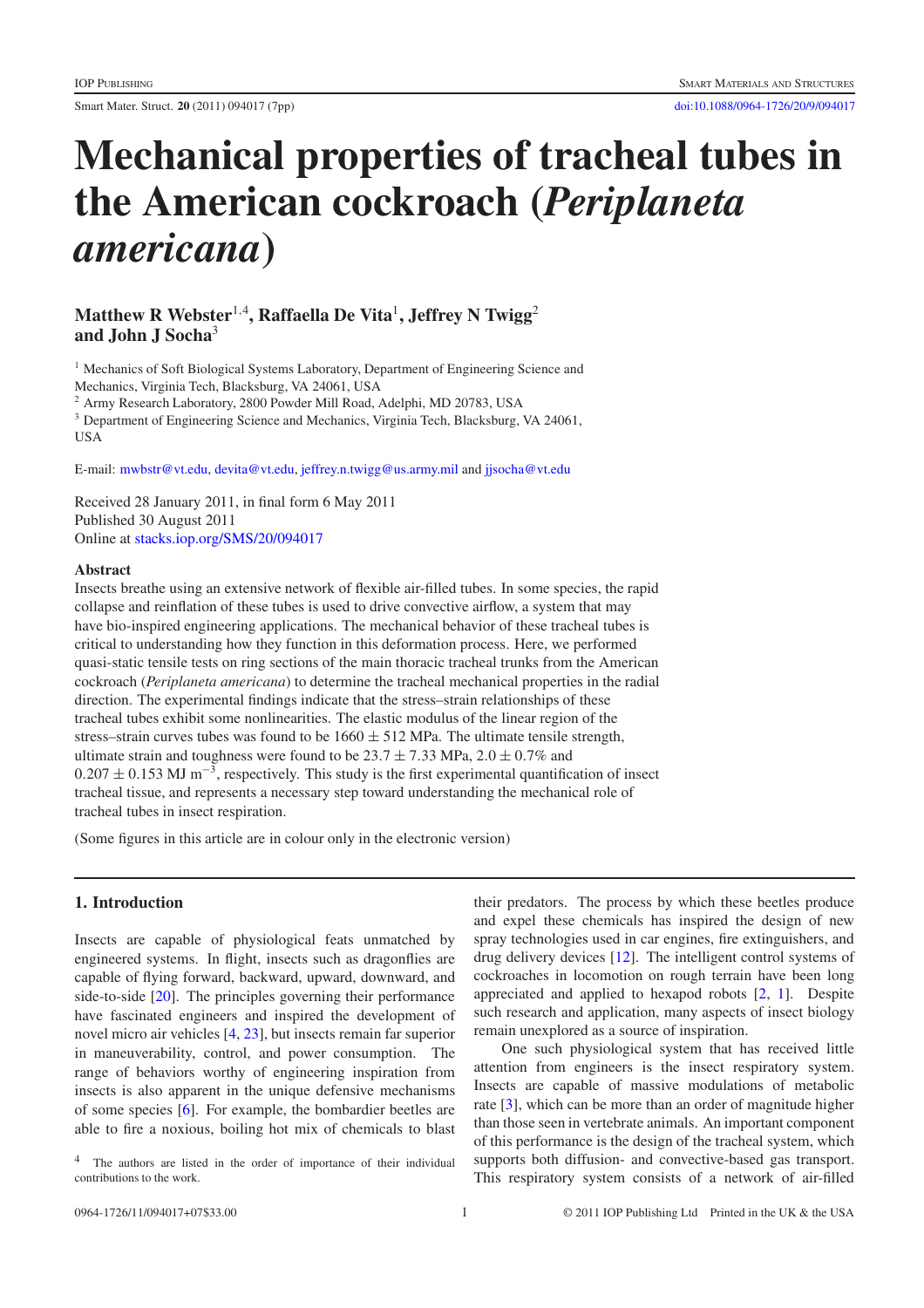<span id="page-2-0"></span>

**Figure 1.** Representative example of tube collapse in rhythmic tracheal compression in the prothoracic tracheal tubes of the beetle *Pterostichus stygicus*, from [\[16\]](#page-7-8). Scale bar, 200  $\mu$ m.

tubes and sacs that permeate the entire body. The internal tracheal tubes are connected to the external environment through valve-like structures, known as spiracles, located along the exoskeleton. Oxygen-rich air is delivered directly to the cells, without requiring blood circulation, through thin-walled micron-scale tracheal tubes known as tracheoles [\[8\]](#page-7-9). Early investigations on the insect respiratory system suggested that for some insects gas exchange could be achieved solely by diffusion [\[9,](#page-7-10) [21\]](#page-7-11), but many insects supplement diffusion with convective transport [\[13\]](#page-7-12).

One mechanism for producing convective flows of air in the respiratory system is by deforming the tracheal structures to reduce volume, thereby pumping air via volume displacement. The dynamics of such deformation in living insects have been studied in recent years using synchrotron x-ray imaging methods [\[17,](#page-7-13) [16,](#page-7-8) [22\]](#page-7-14). One behavior of interest is termed 'rhythmic tracheal compression' (RTC), in which parts of the tracheal system synchronously collapse and reinflate on the order of 10–20 times  $min^{-1}$  [\[17,](#page-7-13) [22\]](#page-7-14). Only parts of the tracheal system collapse—not every tube participates, and in tubes that do collapse, some locations remain inflated, with the net effect being a complex pock-mark-like pattern (figure [1\)](#page-2-0). Although little is known about the mechanism of compression or its exact physiological role in insect gas exchange [\[15\]](#page-7-15), it is abundantly clear that there is currently no engineering analog to this system. In insects that use RTC, airflows are produced with hundreds of simultaneous compressions of a complex, soft tissue network. The mechanical principles that underly this flow generation may lead to advances in microfluidics or tissue engineering, where issues of efficient nutrient delivery are tantamount to successful design. However, the development of any device inspired by insect respiratory systems requires a thorough understanding of their mechanics.

The rhythmic and selective collapse behavior of tracheal tubes in RTC is made possible by the inherent structure of these tubes. Insect tracheal tubes are composed of two distinct layers: an outer layer of epithelial cells and an inner layer of chitin fibers embedded in a matrix known as the intima

<span id="page-2-1"></span>

**Figure 2.** Generalized schematic of insect tracheal tubes, showing circumferentially oriented taenidia.

layer [\[11,](#page-7-16) [8\]](#page-7-9) (figure [2\)](#page-2-1). The epithelial cells in the outer layer secrete mainly chitin and other proteins but likely do not play any mechanical role. In the region adjacent to the outer layer, there is a layer of chitin fibers aligned longitudinally. The inner layer consists of spirally or circumferentially wound thickenings of chitin fibers, known as taenidia, which provide structural support to the tracheal tubes. In particular, the taenidia give compressive resistance to the tracheal tubes, but their spiral or circumferential configuration likely enables them to deform and be restored to their pre-compression, fully inflated shape.

The chitin fibers, which are the main structural component of the insect tracheal tubes, are also abundant in the cuticle of the exoskeleton [\[19\]](#page-7-17), providing structural support, mobility, and protection to the body. The cuticle acts as a rigid framework in some areas such as the tibia and the mandibles, and yet provides mobility at the joints due to a variation in its mechanical properties known as functional grading, in which the material properties change continuously along the body. The cause of the variation in the mechanical properties is a combination of different factors: the volume fraction and alignment of chitin, the composition of the surrounding matrix material, and the level of hydration [\[18\]](#page-7-18). Functional grading in insect tracheal tubes may also be responsible for their selective collapse during respiration.

Experimental studies are necessary to characterize the mechanical behavior of insect tracheal tubes, both to understand their role in respiration and to provide a basis for future bio-inspired engineering designs that borrow principles from insect tracheal networks. However, to our knowledge, there have been no studies of the mechanical properties of insect tracheal tubes. Basic material properties such as elastic modulus, ultimate tensile strength, ultimate strain and toughness of insect tracheae have yet to be determined. In this study, we quantified the mechanical properties of the main anterior thoracic tracheal trunks of the American cockroach (*Periplaneta americana*). Specifically, we isolated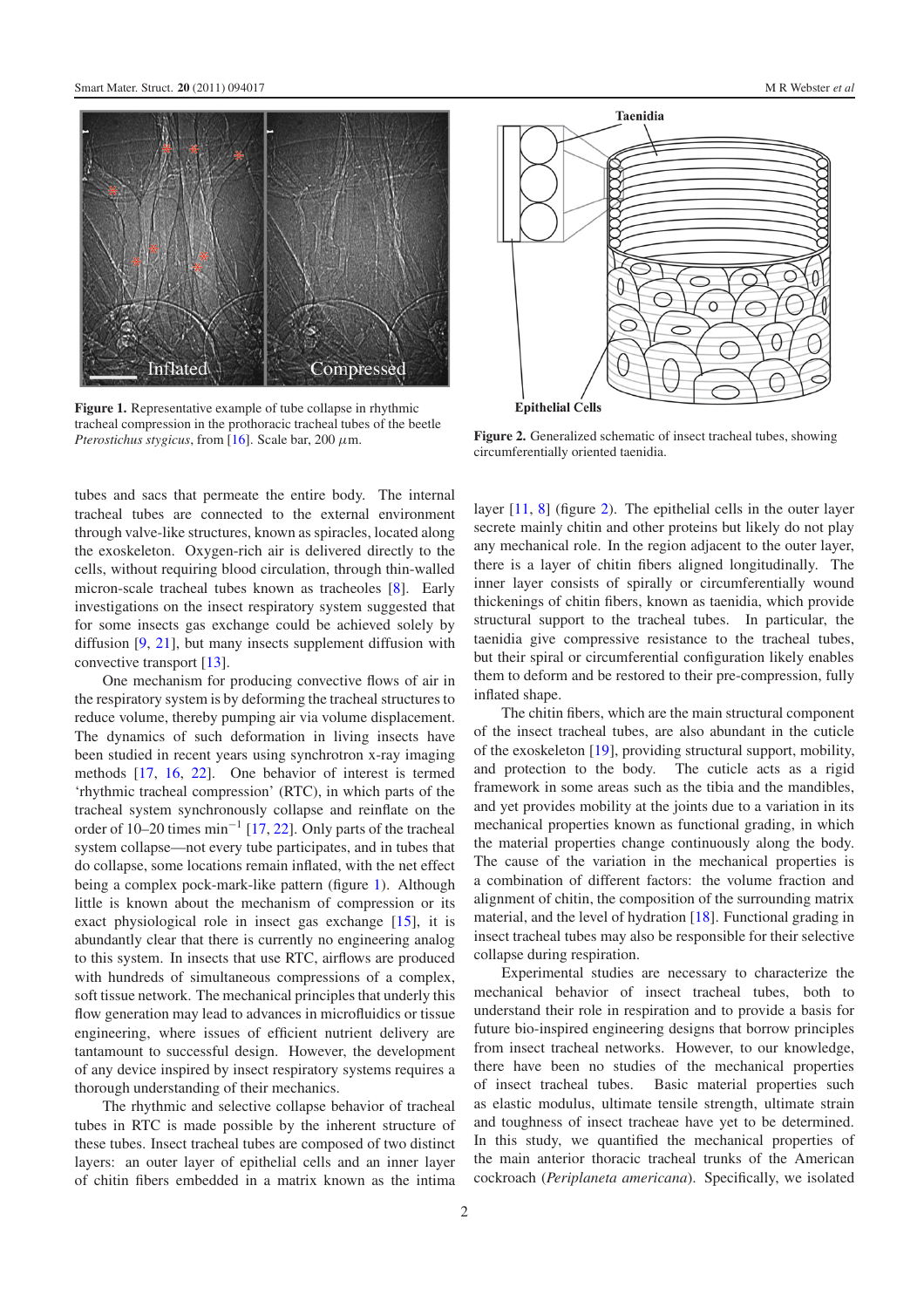<span id="page-3-0"></span>

**Figure 3.** (a) Location of main thoracic tracheal trunks in the American cockroach. (b) Main thoracic tracheal trunks. (c) Dissected tracheal tube. (d) Speckle coated section of tracheal tube.

ring sections from these tubes and conducted tensile testing in the radial direction. Understanding the properties of these soft, flexible tubes represents a necessary first step toward any bio-inspired engineering application of rhythmic tracheal compression and other mechanisms of insect respiration.

#### **2. Experimental methods**

#### *2.1. Specimen preparation*

Tracheal tubes from eleven male American cockroaches (*Periplaneta americana*; mass =  $0.823 \pm 0.15$  g, length =  $32.9 \pm 1.83$  mm; mean  $\pm$  SD) were used in this study. Cockroaches were acquired from the Virginia Tech Department of Entomology and housed in a colony with *ad libitum* food and water prior to testing. The four large primary tracheal trunks, located just posterior to the head in the upper thorax, were tested. These particular tracheal tubes were chosen for their large size and relative uniformity of diameter.

To extract the tracheal tubes, the cockroaches were first sacrificed with fumes of ethyl acetate. Within an hour, the dorsal thoracic exoskeleton was removed, revealing the four main tracheal trunks in the thorax (figures  $3(a)$  $3(a)$ ) and (b)). The tracheal tubes were extracted under a dissection stereoscope (Zeiss Stemi 2000-C Stereoscope) and were placed immediately in a bath containing physiological insect Ringer's solution (0.75 g NaCl, 0.35 g KCl, 0.28 g CaCl<sub>2</sub>, 1 l distilled water) [\[10\]](#page-7-19) to maintain hydration. Ring sections of roughly equal length were cut manually using a scalpel. As much as possible, sections were chosen with nearly constant diameter along the width and taenidia aligned consistently in the radial direction.

Prior to testing, the width, thickness (as defined in figure [4\(](#page-3-1)a)) and diameter of the ring sections were measured optically using images taken by a digital camera (Nikon D-5000). The measurement error was determined to be  $\pm 0.2 \mu$ m based on the camera resolution (4288  $\times$  2848) and the level of magnification of the stereoscope  $(30\times)$ . From the thirty

<span id="page-3-1"></span>

**Figure 4.** (a) Schematic of a ring test. (b) Effect of pre-loading during testing. The cylindrical surface of the specimen becomes more planar under load.

ring sections selected for stress and strain analyses, the width, thickness and diameter were found to be  $360 \pm 70 \ \mu \text{m}$ ,  $7.1 \pm$ 0.4  $\mu$ m and 800 $\pm$ 120  $\mu$ m, respectively. The surface of the ring specimens was speckle coated with black ink using an airbrush (Badger Model 150), which was applied to produce suitable contrast for strain measurements. The specimens were kept in Ringer's solution until testing.

#### *2.2. Testing apparatus and protocol*

A new testing system (figure  $5(a)$  $5(a)$ ) was designed and built to measure the tensile properties of tracheal tubes in the radial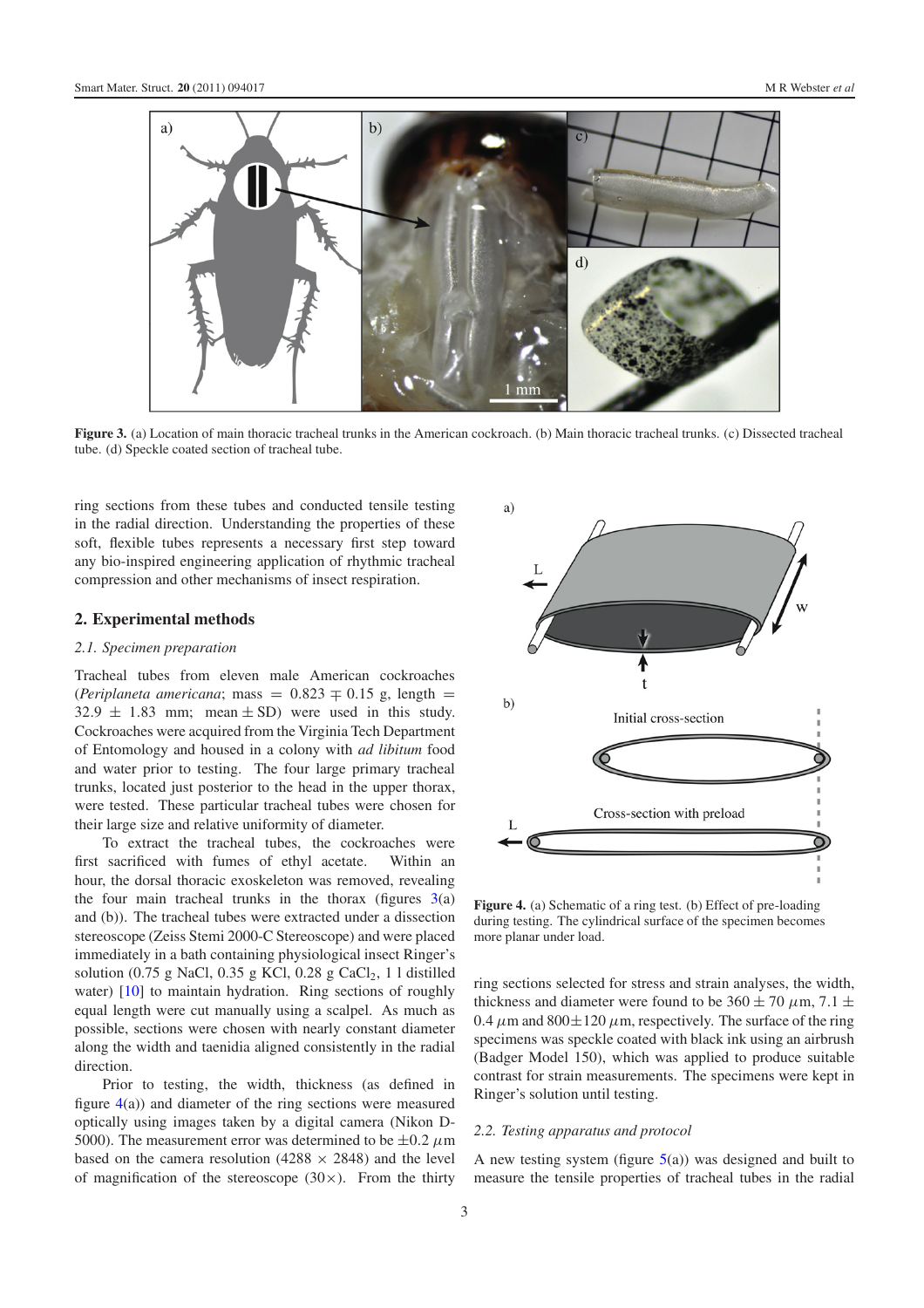<span id="page-4-0"></span>

**Figure 5.** (a) Picture of the testing apparatus including bath and grips. (b) Schematic of the grips.

direction. The load was measured using a low input/high output load cell (Omega 200 g) having a maximum capacity of 200 g, accuracy of  $\pm 0.2$  g. The data acquisition rate for the load cell was set to 25 Hz. The specimens were displaced until failure using a microscale linear actuator (Zaber T-NA), which was capable of a minimum step size of 0.0238  $\mu$ m, a minimum speed of 0.22  $\mu$ m s<sup>-1</sup> and a maximum speed of 8000  $\mu$ m s<sup>-1</sup>. Specifically, during testing the displacement rate was 0.5  $\mu$ m s<sup>-1</sup>.

Custom grips were built to hold the ring specimens during testing. The grips were made primarily of polycarbonate with 150  $\mu$ m diameter tungsten wire used to hold the specimens. The grip connected to the actuator was an L-shaped piece of polycarbonate with two magnets that secured the tungsten wire, which was bent to form two right angles as depicted in figure [5\(](#page-4-0)b). The grip connected to the load cell was made of two sandwiched pieces of polycarbonate, one of which was Lshaped. Between the two sandwiched components, a groove was machined in which a straight tungsten wire was threaded and a portion of polycarbonate was removed, as shown in figure  $5(b)$  $5(b)$ .

The specimens were submerged in a custom built bath containing Ringer's solution to maintain hydration during testing. The bath was placed under a microscope (Heerbrugg Wild M3Z) with  $40 \times$  magnification and illuminated via two LED lamps (Schott Fibre Optics Ltd). The deformation LED lamps (Schott Fibre Optics Ltd). of the specimen surface was recorded using a CCD camera (Allied Vision Technologies Stingray) at a rate of 25 fps and image size of  $1032 \times 776$  px, with a field of view of roughly  $1.2 \times 1.4$  mm. Video, force and displacement data were recorded synchronously to a desktop computer via a data acquisition module (National Instruments NI cDAQ-9172) using LabVIEW software (National Instruments LabVIEW).

#### *2.3. Strain and stress analyses*

A preload (avg  $= 0.002$  N) was applied to flatten the surface of each ring specimen, which was initially cylindrical, in the radial direction (figure  $4(b)$  $4(b)$ ) and to minimize out of plane motion during tensile testing. Stress and strain were calculated referenced from the preloaded configuration. Engineering strain of the ring sections throughout a trial was calculated using the Digital Image Correlation (DIC) method implemented in Matlab [\[5\]](#page-7-20). This non-contact strain measurement method has been successfully used for gathering full two-dimensional strain fields in complex biological materials [\[24\]](#page-7-21). For our samples, we chose strain values in a line grid consisting of 30 points in the central portion of the specimens along the radial direction. This central portion was chosen to avoid stress concentration effects induced by the grips. The engineering strain of the specimen was then found by taking the average of the engineering strains computed between pairs of adjacent points along this line grid.

The nominal stress, *S*, was calculated using the following relationship:

$$
S = \frac{L}{2tw} \tag{1}
$$

where *L* is the load (measured from a preloaded state) and *t* and w are the specimen thickness and width, respectively, as indicated in figure  $4(a)$  $4(a)$ .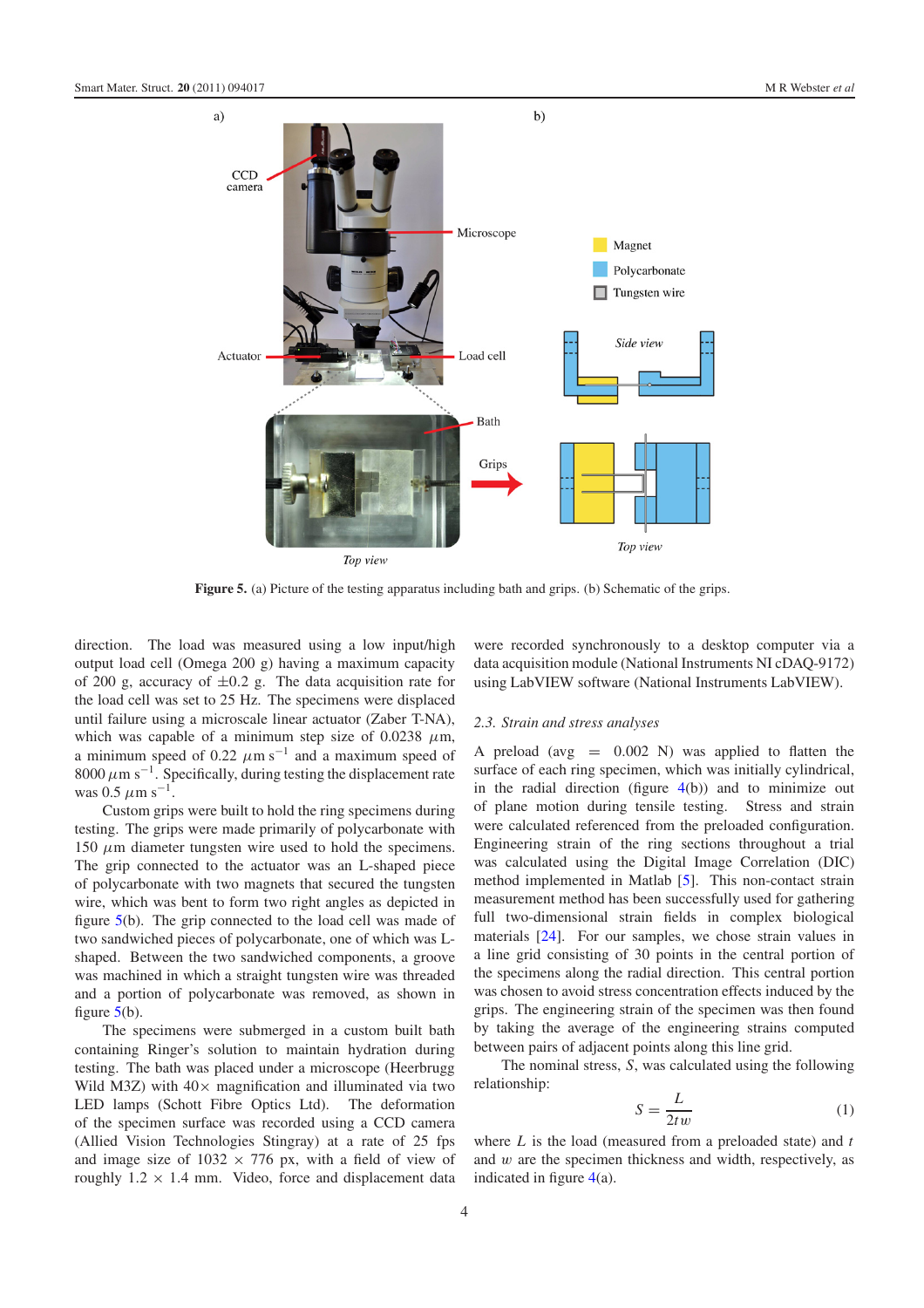<span id="page-5-0"></span>

<span id="page-5-2"></span>**Figure 6.** Typical stress–strain curve of one ring specimen of tracheal tube.

**Table 1.** Mechanical properties determined by testing 30 sections of tracheal tubes.

| Parameter                       | Mean  | Standard deviation |
|---------------------------------|-------|--------------------|
| Elastic modulus (MPa)           | 1660  | 512                |
| Ultimate tensile strength (MPa) | 23.7  | 7.33               |
| Ultimate strain $(\%)$          | 2.0   | 0.7                |
| Toughness ( $MJ \, m^{-3}$ )    | 0.207 | 0.153              |

The calculated stress and strain values were used to determine the elastic modulus, ultimate tensile strength, ultimate strain and toughness of each specimen. The elastic modulus was calculated as the slope of the linear region of the stress–strain curve. The ultimate tensile strength and ultimate strain were calculated as the magnitude of stress and strain, respectively, before the load was observed to decrease, indicating the occurrence of damage in the specimens. Toughness was measured by calculating the area under the stress–strain curve using a midpoint numerical integration scheme implemented in Matlab. Prior to all analyses, the raw stress and strain data were smoothed using 3- and 19-point running averages, respectively.

Shear stress and out of plane motion of the ring specimens were often observed during tensile testing. Shear occurred mainly in sections of tracheal tubes whose taenidia were imperfectly aligned with the direction of loading. Out of plane motion was due to changing cross-sectional shape of the specimen as it was loaded in tension. Indeed, although we applied an initial preload to flatten the sample (figure [4\(](#page-3-1)b)), in some cases there was additional deflection in the vertical axis orthogonal to the loading direction. In such trials, the speckled points on the specimen surface moved in and out of the focal plane, substantially increasing the error in the DIC analysis. Therefore, data collected from tensile tests in which either shear or bending deformation was detected were discarded. A total of 114 ring tests were conducted, and 30 tests (from  $n = 11$  roaches) were deemed sufficient for analysis.

#### **3. Results**

The typical stress–strain data obtained by performing ring tests of sections of tracheal tubes are shown in figure [6.](#page-5-0) One

<span id="page-5-1"></span>

**Figure 7.** Examples of linear (a) and nonlinear (b) stress–strain curves of two ring specimens.

could clearly observe that the mechanical response of tracheal tubes in the radial direction exhibited some nonlinearities. In particular, there was evidence of strain stiffening, in which a region of low elastic modulus at low strains was followed by a region of increasing elastic modulus at high strains. Moreover, the stress–strain curve appeared to become linear as the strain increased. However, it must be noted that, for some specimens, the stress–strain curves were almost linear with a near-constant elastic modulus (figure [7\)](#page-5-1).

The mode of failure of the specimens during mechanical testing appeared to be determined by slight difference in the geometry of the tracheal tubes. In particular, variance in the diameter of the ring sections of tracheal tubes across their width often caused stress concentration, which produced tears in the region of least diameter. These tears would then propagate, resulting in a gradual failure. Specimens that had an almost uniform diameter along their width failed nearly instantaneously and abruptly. In most of the tests, the mode of failure was a combination of these two modes of failure with an initial gradual tear followed by an abrupt failure of the specimen. The specific mode of failure affected the values of the elastic modulus, ultimate tensile strength, ultimate strain and toughness (table [1\)](#page-5-2).

For specimens that exhibited abrupt failure, the elastic modulus and ultimate tensile strength were higher, but the ultimate strain was lower. In contrast, specimens that failed in a gradual manner exhibited lower ultimate tensile strengths and ultimate tensile strengths, but with higher elastic modulus. The variability in the overall mechanical response across all specimens is shown in figure [8.](#page-6-0) The variability in the stress value increased as the strain increased due to the different mechanisms of failure previously described. The decrease in the average stress at strains approximately higher than 1.3% is a consequence of the early failure of some specimens during testing.

#### **4. Discussion**

This study examines the material properties of tracheal tubes of the American cockroach. Using a new experimental testing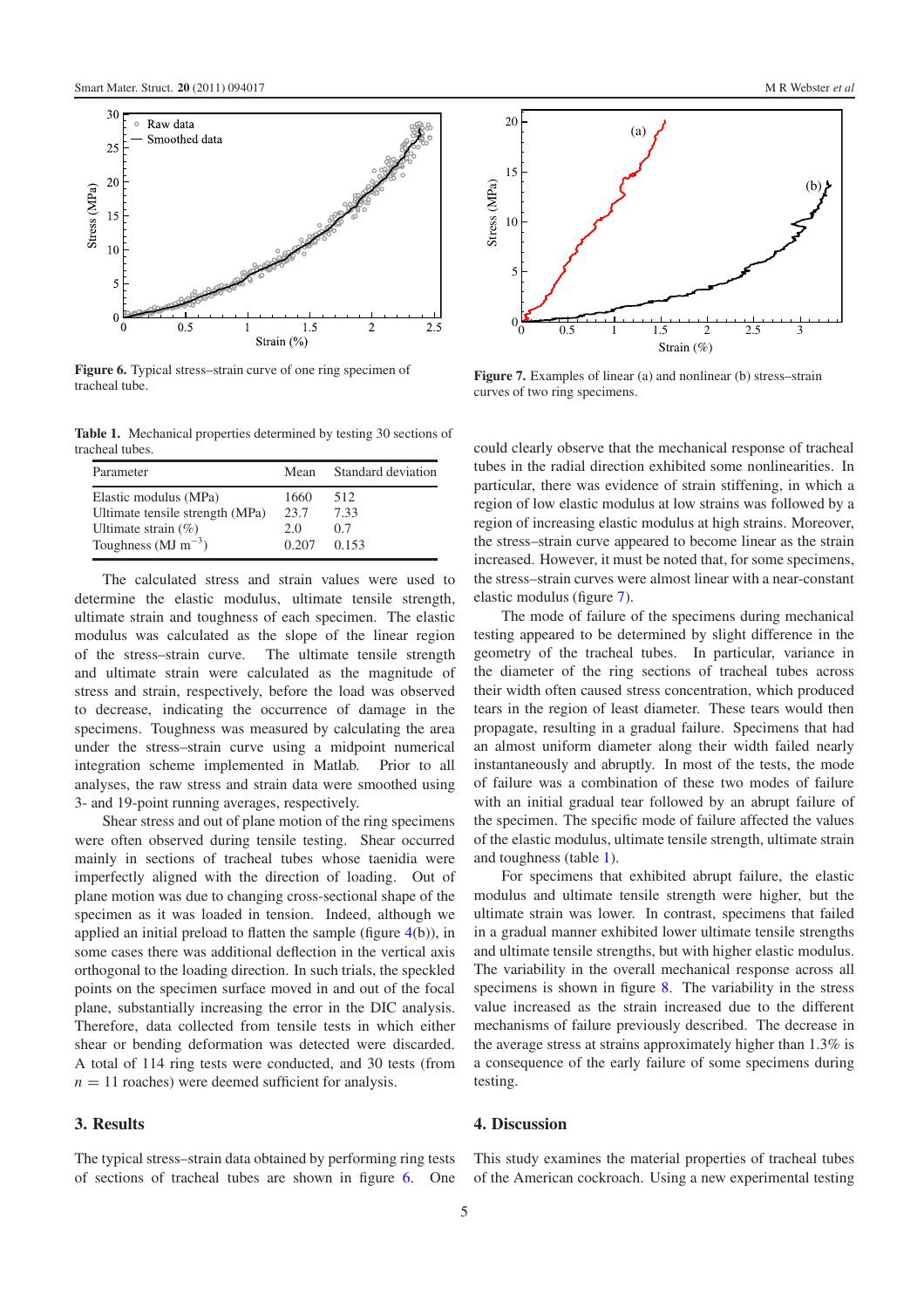<span id="page-6-0"></span>

**Figure 8.** Average stress–strain curve compiled from the stress–strain curves collected from the thirty specimens tested. In this curve, the average stress at 0.1% intervals of strain is shown, with error bars representing one standard deviation about the mean.

device designed to test ring sections, we determined the stress– strain behavior of the main thoracic tracheae in the radial direction. These data were used to broadly characterize cockroach tracheal tissue in terms of elastic modulus, ultimate tensile strength, ultimate strain, and toughness. To our knowledge, this work represents the first quantification of the mechanical properties of insect tracheal tubes.

The mechanical properties of tracheal tubes can be compared to those of other forms of insect cuticle. Many structural elements in the insect body are composed of cuticle, a biological composite consisting of chitin fibers (a polysaccharide), various proteins, and other elements such as lipids and metals [\[19\]](#page-7-17). The different roles that cuticle plays in the insect body are manifest in their mechanical properties, which can vary widely depending on the volume fraction and arrangement of chitin and the components of the supporting matrix material. The water content is especially important in the resulting properties of the cuticle, as a 5% reduction in the water content can result in as large as a 10 fold increase in its elastic modulus [\[14\]](#page-7-22). Over the body of the insect, the stiffness varies from 1 kPa in the soft cuticle of a larva, to the order of MPa in untanned cuticle, and up to 20 GPa for tanned, dry cuticle [\[19\]](#page-7-17). The cockroach tracheal tubes in our study exhibited a mean elastic modulus of 1.5 GPa, which is within the range of elastic moduli of untanned puparium tissue [\[19\]](#page-7-17). Both of these materials are hydrated chitin composites that need to be stiff enough to maintain shape, but compliant enough to allow for the appropriate amount of movement.

The main thoracic tracheal trunks of American cockroaches exhibited nonlinearities in stress and strain when loaded in tension, with a region of low elastic modulus at low strains, followed by a nearly linear region of higher elastic modulus at higher strains. This strain stiffening is a common feature of soft biological materials [\[7\]](#page-7-23). The causes of the observed nonlinearity in the response of the tracheal tubes are unknown, but are possibly related to the structural arrangement of their components both at the micro- and macroscales.

Changes in configuration of microscale structural fibers are a known source of nonlinearity in many biological

materials [\[7\]](#page-7-23). Thus, although no micro-structural analysis has been performed on tracheal tubes, it is reasonable to think that changes in the arrangement of the supporting chitin fibers under tensile loading contribute to the observed nonlinear behavior. Chitin fibers are oriented tangentially to the tracheal wall and wind circumferentially with the taenidia. This configuration is likely to be altered during tensile loading from an undeformed state in which there are gaps between adjacent fibers to a deformed state where the fibers are closely packed. Future studies should include detailed micro-structural investigations of tracheal tubes to explain the observed nonlinearity during tensile loading.

The surface of ring sections of tracheal tubes was initially almost cylindrical and flattened out under loading in the radial direction (figure [4\(](#page-3-1)b)). To minimize the out of plane motion of the specimens in the direction perpendicular to the lens of the camera used in the experimental setup, a preload was applied. It must be noted that the results of the trials, in which the out of plane motion was detected even after preload, were removed from the data reported in this study. In addition, small out of plane motion, due to the non-planar configuration of the specimens, may have occurred even after pre-loading the specimens. Such motion may have influenced the strain measurements and contributed to the reported nonlinearity in the data.

There was considerable variation in the mechanical properties reported here, likely rooted in the complex geometry and composition of the tracheal tubes. Although we attempted to standardize the shape and size of ring specimens, some tubes showed non-uniform diameters, which would unevenly distribute the load during the tensile test. Furthermore, tube thickness may have varied along the length, resulting in stress concentrations in the thinnest portions of the tube wall. The taenidial patterns were also variable, and taenidial angle and density were not quantified. In particular, specimens with slightly misaligned taenidia exhibited out of plane motion and shear during a test. Lastly, the per cent composition of components such as chitin fibers likely have a strong effect on tube material properties. The influence of such tracheal tube morphological characteristics will be examined in future studies.

The ring tests conducted in this study represent the first step toward a complete mechanical characterization of insect tracheal tubes. Indeed, although the tests provided important information on the mechanical properties of the tubes, they lack the ability to describe the three-dimensional mechanical response of these tubes during respiration. In particular, the collapse of tracheal tubes in real insects involves loading regimes as shown in figure [1](#page-2-0) that are different from the tensile loading reported here. We are currently designing a new mechanical testing device and conducting new experiments on the tracheal tubes to better emulate the three-dimensional physiological loading conditions. The inhomogeneity of the tracheal tubes determined by their constituents and mutual arrangement poses a challenge in the evaluation of their mechanical properties. However, it is speculated that this inhomogeneity is responsible for the rhythmic and selective collapse behavior of tracheal tubes in RTC. For this reason,